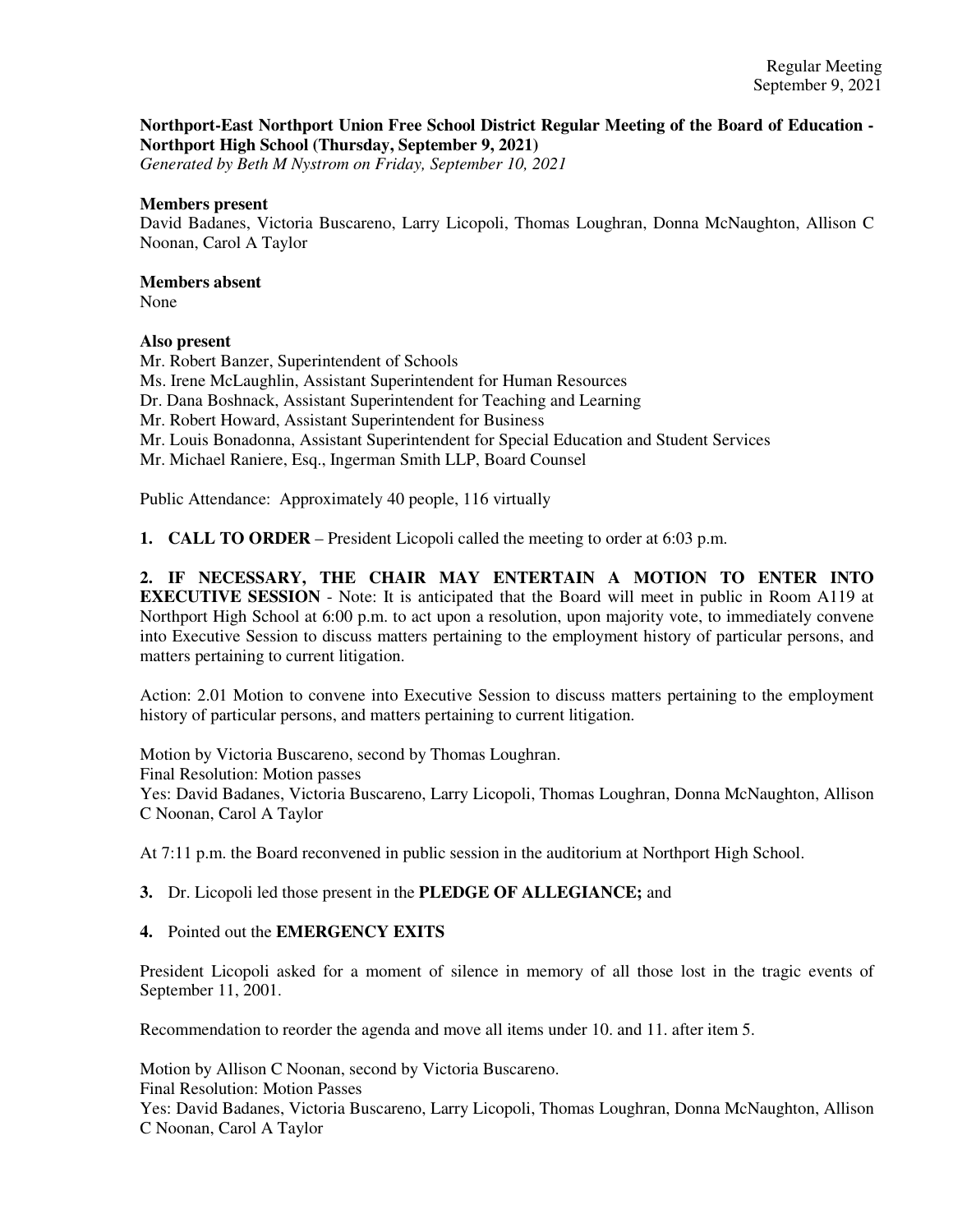## **5. APPROVAL OF MINUTES**

## Action: 5.01 Minutes

Recommendation to approve the following minutes:

5.01.1 August 11, 2021 - Special Meeting 5.01.2 August 23, 2021 - Special Meeting

Motion by Carol A Taylor, second by Victoria Buscareno. Final Resolution: Motion Passes Yes: David Badanes, Victoria Buscareno, Larry Licopoli, Thomas Loughran, Donna McNaughton, Allison C Noonan, Carol A Taylor

## **10. SUPERINTENDENT'S REPORT, GENERAL - FOR BOARD ACTION**

Action: 10.01 Personnel Actions Report Recommendation to approve the attached Personnel Actions Report including the addendum

President Licopoli announced the retirement of Kevin O'Hara, Bus Driver.

Motion by Donna McNaughton, second by Allison C Noonan. Final Resolution: Motion Passes Yes: David Badanes, Victoria Buscareno, Larry Licopoli, Thomas Loughran, Donna McNaughton, Allison C Noonan, Carol A Taylor

Action: 10.02 Schedule J - Committee on Special Education Recommendation to approve Schedule J - Committee on Special Education

Motion by Donna McNaughton, second by Allison C Noonan. Final Resolution: Motion Passes Yes: David Badanes, Victoria Buscareno, Larry Licopoli, Thomas Loughran, Donna McNaughton, Allison C Noonan, Carol A Taylor

# **11. SUPERINTENDENT'S REPORT, FINANCIAL - FOR BOARD ACTION**

Action: 11.01 Bank of Montreal

Recommendation to approve the following resolution to authorize issuance of individual procurement cards and enter into agreement with the Bank of Montreal for said P-Card:

 "WHEREAS, the Northport-East Northport U.F.S.D., an educational/municipal corporation (hereinafter the "Participant") has the authority to enter into an agreement with the Bank of Montreal for purchasing cards; and

 WHEREAS, the Participant is a municipality within the meaning of General Municipal Law §119-n and is eligible to participate in the ASBO New York p-Card Program; and

 WHEREAS, the Participant acknowledges receipt of the Program description inclusive of ASBO New York p-Card program packet and the general conditions relating to said Program; and

 WHEREAS, with respect to all activities conducted by the Program, the Participant wishes to enter into agreement with the Bank of Montreal (ASBO New York designated bank) for the issuance of the p-**Cards**.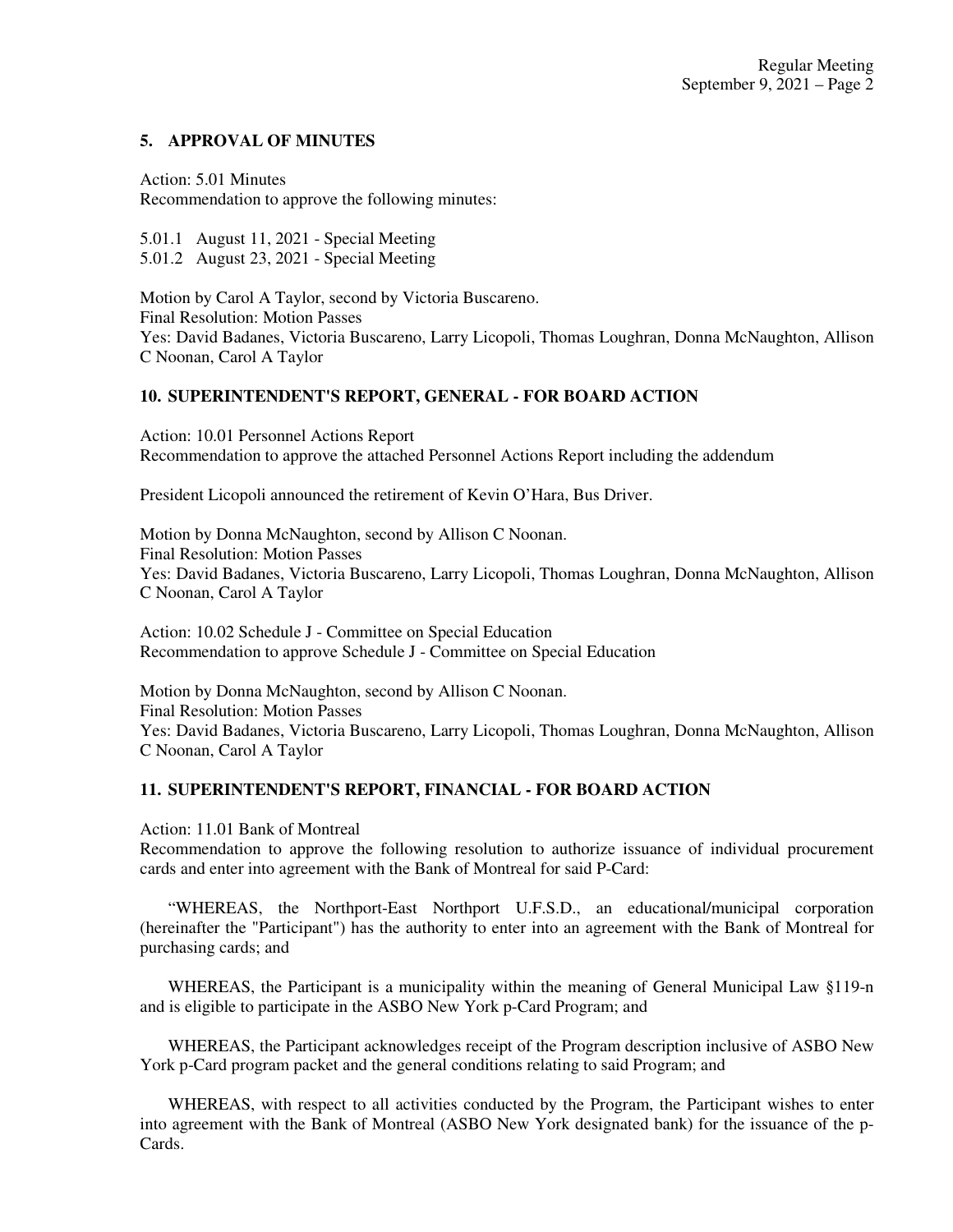BE IT RESOLVED, that the Participant hereby is authorized to enter into an Agreement with the Bank of Montreal to secure Procurement Cards for each authorized employee of the municipality under such terms and conditions as approved by the Board of Education.

The Board of Education authorizes the municipality's Superintendent of Business to execute a p-Card program agreement on its behalf."

Motion by Donna McNaughton, second by Thomas Loughran. Final Resolution: Motion Passes Yes: David Badanes, Victoria Buscareno, Larry Licopoli, Thomas Loughran, Donna McNaughton, Allison C Noonan, Carol A Taylor

Action: 11.02 Stop & Shop A+ School Rewards Program Donation Recommendation to approve the following resolution:

 "RESOLVED, that the Board of Education accept the donation of \$434.27 toward the purchase of classroom supplies for Norwood Avenue Elementary School and increase the 2021-2022 budget code A2110.5030.14.0200 by \$434.27 for this purpose.

 RESOLVED, that the Board of Education hereby approves an increase in the revenue code A2705 of the 2021-2022 budget by \$434.27 with the understanding that this increase in revenue is the result of the Norwood Avenue Elementary School participation in the Stop and Shop A+ School Rewards Program."

Motion by Donna McNaughton, second by Thomas Loughran.

Final Resolution: Motion Passes

Yes: David Badanes, Victoria Buscareno, Larry Licopoli, Thomas Loughran, Donna McNaughton, Allison C Noonan, Carol A Taylor

Action: 11.03 Syosset Central School District

Recommendation to approve a 2021-2022 Special Education Services Contract between the Board of Education of the Northport-East Northport Union Free School District and the Board of Education of the Syosset Central School District to provide special education and related services to students with disabilities (Spec. Ed.)

Motion by Donna McNaughton, second by Thomas Loughran. Final Resolution: Motion Passes

Yes: David Badanes, Victoria Buscareno, Larry Licopoli, Thomas Loughran, Donna McNaughton, Allison C Noonan, Carol A Taylor

Action: 11.04 Long Island Tutorial Services, Inc. Recommendation to approve the following 2021-2022 Agreements between the Northport-East Northport Union Free School District and Long Island Tutorial Services, Inc. (Spec. Ed.):

11.04.1 Academic Tutoring Services 11.04.2 Related Services to designated students pursuant to the Individualized Education Program(s)

Motion by Donna McNaughton, second by Thomas Loughran.

Final Resolution: Motion Passes

Yes: David Badanes, Victoria Buscareno, Larry Licopoli, Thomas Loughran, Donna McNaughton, Allison C Noonan, Carol A Taylor

Action: 11.05 Autism Behavior Consulting, Licensed Applied Behavior Analysis Group, PLLC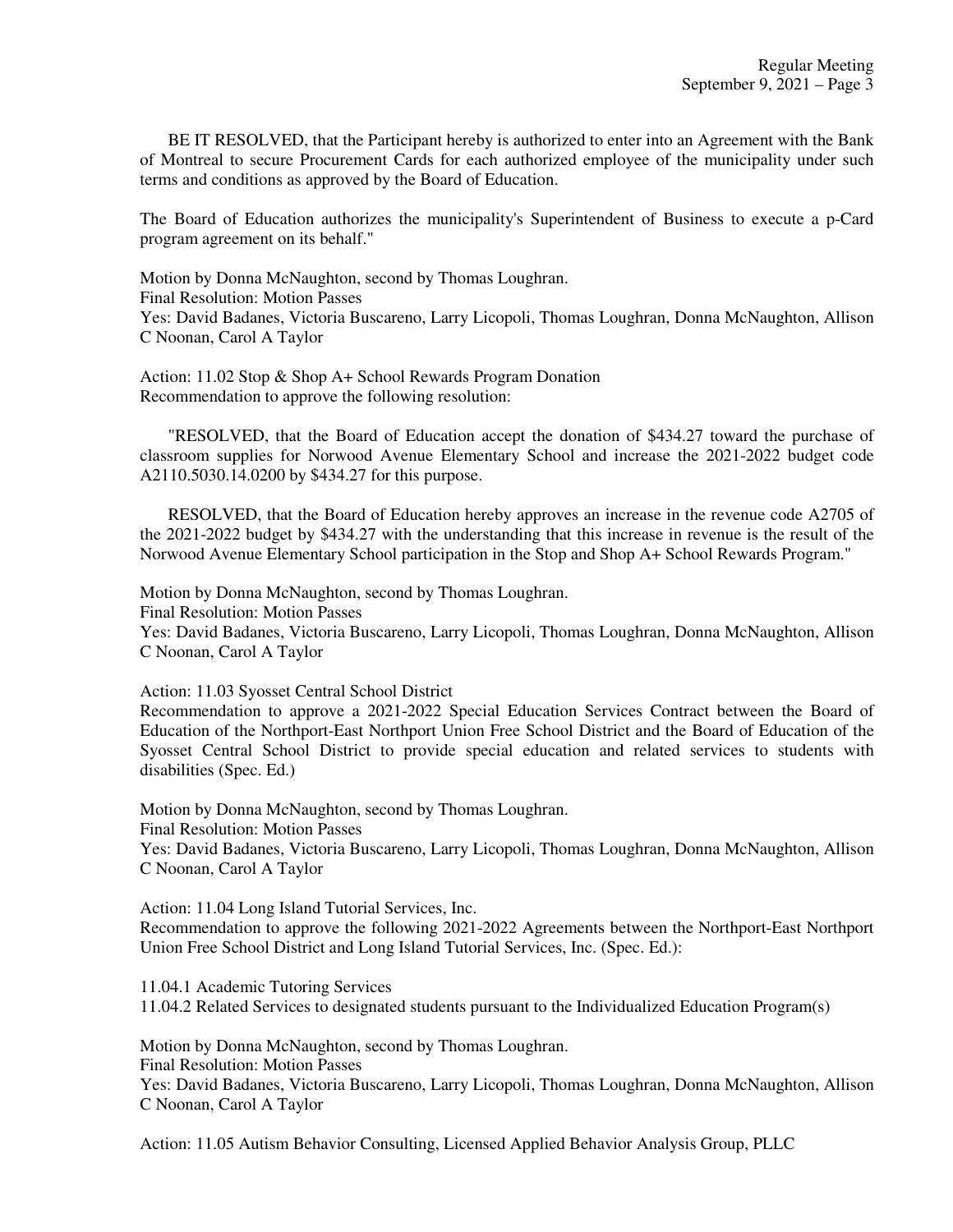Recommendation to approve a 2021-2022 Agreement between the Northport-East Northport Union Free School District and Autism Behavior Consulting, Licensed Applied Behavior Analyst Group, PLLC for services to designated students pursuant to the Individualized Education Program(s) (Spec. Ed.)

Motion by Donna McNaughton, second by Thomas Loughran. Final Resolution: Motion Passes Yes: David Badanes, Victoria Buscareno, Larry Licopoli, Thomas Loughran, Donna McNaughton, Allison C Noonan, Carol A Taylor

Action: 11.06 Claims Auditor's Warrants and Schedule of Claims Recommendation to approve the Claims Auditor's Report for Warrants and Schedule of Claims for payments dated:

July 9, 2021 (Payroll Trust & Agency Warrant), July 15, 2021 (Accounts Payable Warrant), July 23, 2021 (Payroll Trust & Agency Warrant) July 30, 2021 (Accounts Payable Warrant), July 2020 (Claims Audit Report)

Motion by Donna McNaughton, second by Thomas Loughran. Final Resolution: Motion Passes Yes: David Badanes, Victoria Buscareno, Larry Licopoli, Thomas Loughran, Donna McNaughton, Allison C Noonan, Carol A Taylor

Action: 11.07 Health Training/Consultation

Recommendation to approve a Supplementary Education Services Agreement between the Northport-East Northport Union Free School District and Health Training/Consultation for Public Access Defibrillator Medical Directory Administration and Automated External Defibrillator (AED/CPR) Training at \$60 per participant for a total not to exceed \$7,500. (SSS)

Motion by Donna McNaughton, second by Thomas Loughran. Final Resolution: Motion Passes Yes: David Badanes, Victoria Buscareno, Larry Licopoli, Thomas Loughran, Donna McNaughton, Allison C Noonan, Carol A Taylor

Action: 11.08 Music Theatre International

Recommendation to approve a Production Agreement between the Northport-East Northport Union Free School District and Music Theatre International for The Music Man Kids (NAS)

Motion by Donna McNaughton, second by Thomas Loughran. Final Resolution: Motion Passes Yes: David Badanes, Victoria Buscareno, Larry Licopoli, Thomas Loughran, Donna McNaughton, Allison C Noonan, Carol A Taylor

Action: 11.09 Transfer of General Fund Appropriations Recommendation to approve Transfer of General Fund Appropriations in the 2020-2021 fiscal year (\$15,175.00)

Motion by Donna McNaughton, second by Thomas Loughran. Final Resolution: Motion Passes Yes: David Badanes, Victoria Buscareno, Larry Licopoli, Thomas Loughran, Donna McNaughton, Allison C Noonan, Carol A Taylor

Action: 11.10 Agreement and Release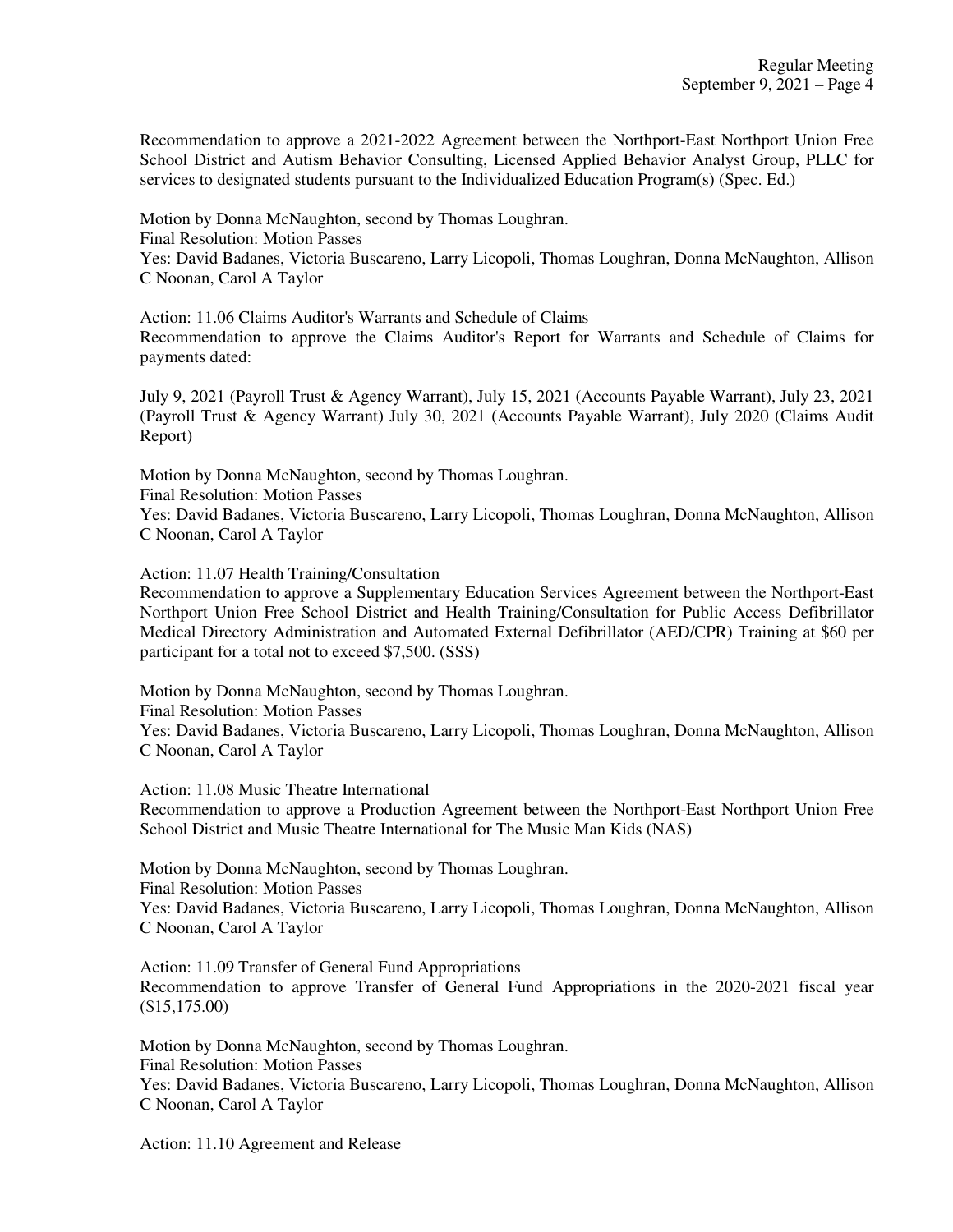Recommendation to approve a 2021-2022 Agreement and Release between the Northport-East Northport Union Free School District and parents of a student, known to the Board of Education, regarding a Contemplated Impartial Hearing Pursuant to Education Law 4404 and 8 NYCRR Part 200, for tuition reimbursement

Motion by Donna McNaughton, second by Thomas Loughran. Final Resolution: Motion Passes Yes: David Badanes, Victoria Buscareno, Larry Licopoli, Thomas Loughran, Donna McNaughton, Allison C Noonan, Carol A Taylor

# **6. STUDENT AND STAFF RECOGNITION/ANNOUNCEMENTS FROM THE SUPERINTENDENT OF SCHOOLS**

Mr. Robert Banzer, Superintendent of Schools, stated that today was the first day of school and there was an excitement in the air with having all students and staff back. Kindergartners had a chance to meet and greet and will start their first day tomorrow. Mr. Banzer thanked the entire staff, faculty and administration for the work they did to make today happen. There are still a few issues to work out but overall we are off to a great start.

Mr. Banzer announced that there will be a 9/11 memorial service at the high school tomorrow evening at 7:00 p.m., and a home football game on Saturday.

# **7. SPECIAL REPORTS**

Report: 7.01 Superintendent Update on Back to School Plan

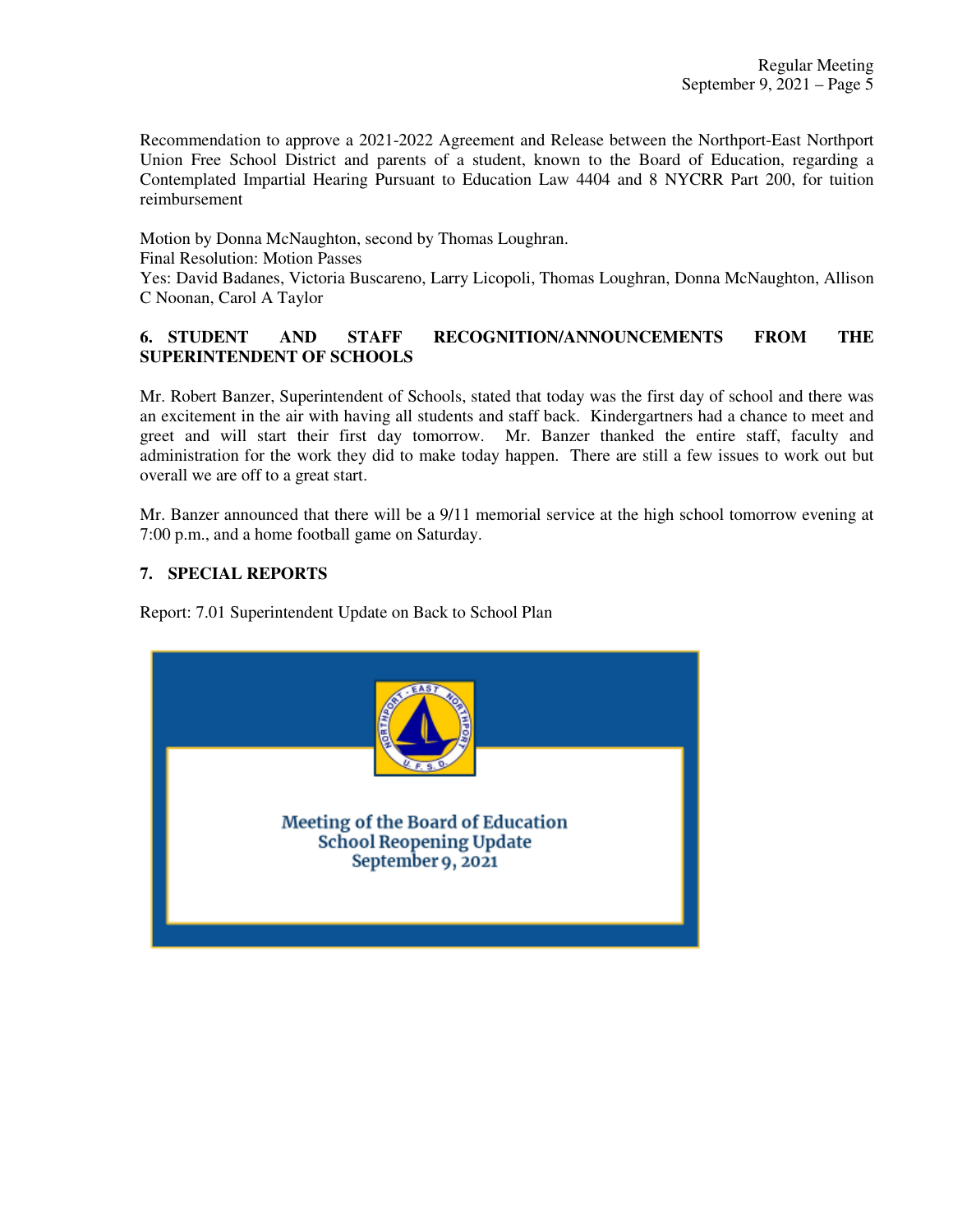



# **GUIDANCE TIMELINE**

- July 18: CDC releases updated guidance for the 2021-22 school year.
- July 19: AAP releases updated guidance for the 2021-22 school year.
- August 4: New York State Department of Heath: releases statement: "Follow guidance from CDC and local" health departments'
- August 9: SCDHS releases guidance for the 2021-22 school year
- August 12: NYSED releases guidance for the 2021-22 school year ٠
- . August 24: Governor Hochul address: slates that masks will be mandated. Official guidance forthcoming.
- · August 26: Board approves
- September 2: NYSDOH Interim Guidance for classroom instruction in P-12 schools relea ٠
- September 3: District informs community of Updated Back to School Plan



## **ATTESTATION CLARIFICATION:**

It DOES request that parents fill out the form ONCE instead of weekly (community) or daily (staff)

It DOES request that parents acknowledge that students will stay home if they are symptomatic or sick

It DOES request that parents acknowledge that students will follow the current quarantine procedures if they test positive or are a close contact

It DOES request that parents acknowledge that students will follow the guidelines in place with regard to international travel that are currently in place from the NSY DOH

- It DOES IT it ask for consent for weekly testing
- It DOES FUT ask for consent for vaccination
- It DOES **HFT** require a signature.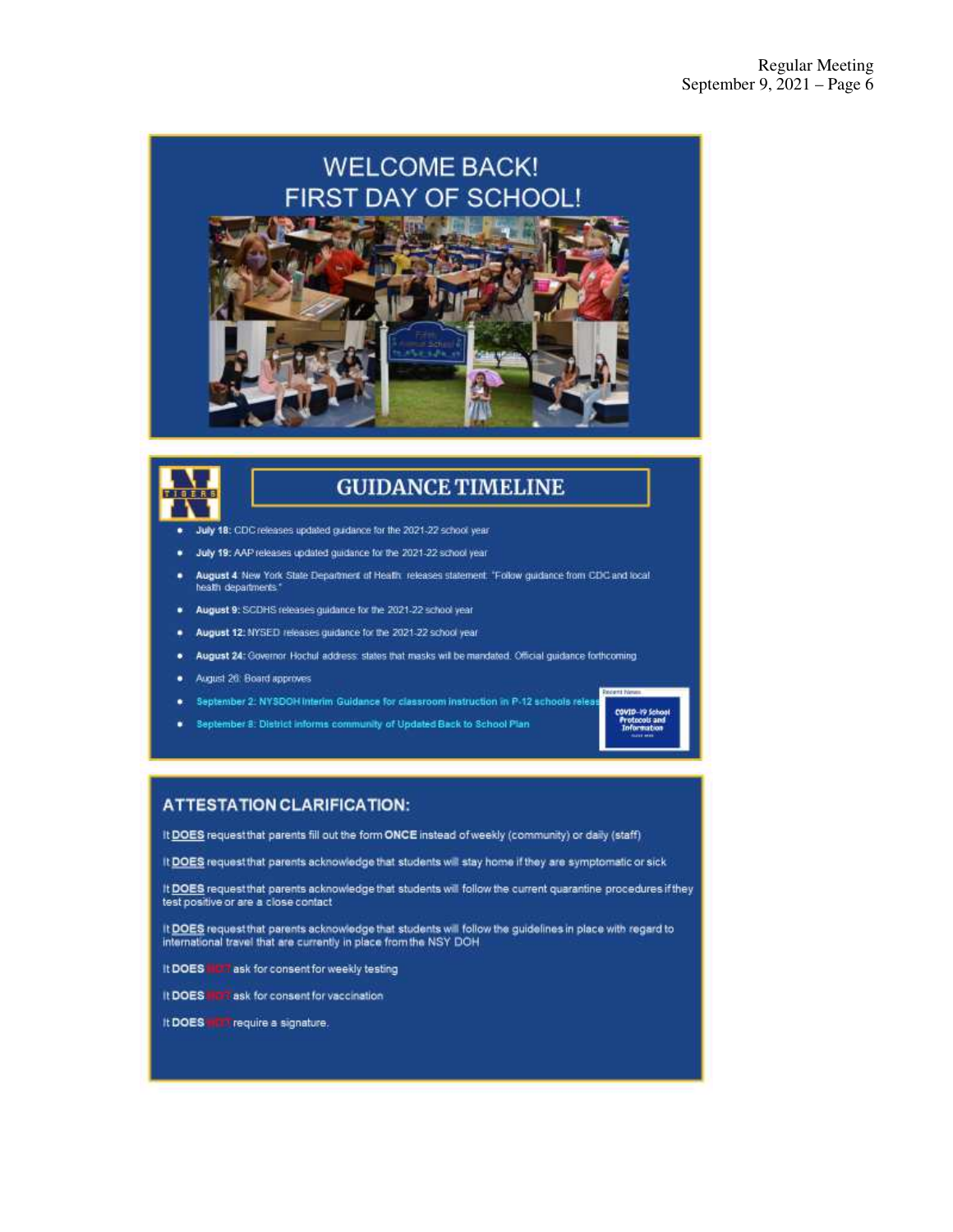

There was a brief discussion regarding the attestation clarification and COVID testing for staff.

Report: 7.02 Board Goals for the 2021-2022 School Year

President Licopoli stated that the Board held three retreats over the course of the summer and committed to having a definitive plan that articulates the goals going through the 2021-2022 school year with outcomes and review of the goals over the course of the school year.

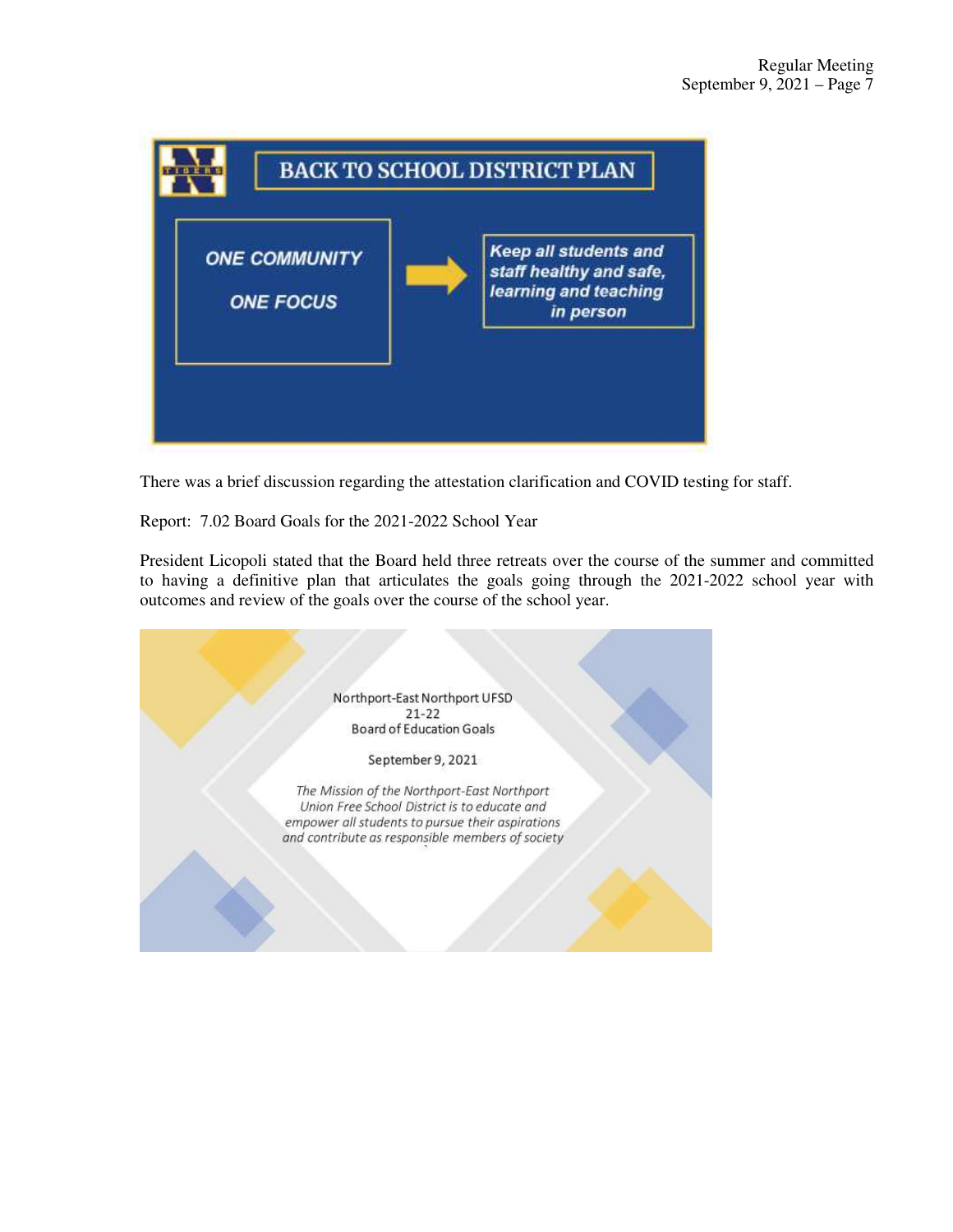

### **Essential Questions**

# Governance? Purpose?<br>Actions?

The Purpose of the Northport-East Northport School District Board of Education is to provide oversight and governance to serve our students, support our staff and District Mission, while being mindful of the community we serve. (From July 2 Retreat)

**What Kind of Board of Education &** Superintendent team do we need to be that will best deliver the needs of our<br>students and priorities we have *identified?* 

"Why are we doing this ?"

What or who do we need to be to succeed as opposed to asking what should we do and how should we do it.

| <b>Taking the Temperature: AGGREGATE</b>                                                                                                                                              |                                                      | 2                                                                                  | в                                                                                        | A                             |
|---------------------------------------------------------------------------------------------------------------------------------------------------------------------------------------|------------------------------------------------------|------------------------------------------------------------------------------------|------------------------------------------------------------------------------------------|-------------------------------|
| WHAT WE CAN WORK TOWARDS IF WE CHOOSE TO DO SO-"<br>As a Board of Education, I/we                                                                                                     | d'a hitt<br>ready India<br>if we plat by<br>MY BLOCK | Mink we have a fav-<br>understanding, but<br>do not baye actual<br><b>PERMITTE</b> | third out have at<br>understanding<br>and hove some<br>expressed that<br>demonstrate it. | we have mismaked the current. |
| Mission----- We fully understand where we are going. There is a common vision, mission, and standardized<br>organizational practices.                                                 | 1                                                    | 4                                                                                  | 1                                                                                        |                               |
| Responsibility--- We believe that our school & community understands our decision-making process                                                                                      | 2                                                    | $\overline{\mathbf{3}}$                                                            | $\mathbf{1}$                                                                             |                               |
| Continuous improvement -- We frequently monitor student progress that informs instruction for all students.                                                                           | 3                                                    | $\overline{2}$                                                                     | $\mathbf{1}$                                                                             |                               |
| Progress Monitoring --- We can articulate the degree to which we use data to improve. Stakeholders can clearly<br>state why we are a quality school system?                           | 3                                                    | 3                                                                                  |                                                                                          |                               |
| Core Values- We are committed to the district's core                                                                                                                                  |                                                      |                                                                                    |                                                                                          |                               |
| Life-Long Learning: We have evidence that Life-Long Learning is fully embraced and evident in our schools                                                                             | з<br>2                                               | $\overline{z}$<br>$\overline{\mathbf{3}}$                                          | $\mathbf{1}$<br>$\mathbf{1}$                                                             |                               |
| Openness --- We feel free enough to discuss our differences and learn from each other.                                                                                                | B.                                                   | $\mathbf{z}$                                                                       | 1                                                                                        |                               |
| Louity--- We have systems in place that reduce barriers that create inequity, discriminates, or marginalizes<br>students and or adults through education and organizational practices | 4                                                    | $\mathbf{1}$                                                                       | $\bf{1}$                                                                                 |                               |
| Governance --- We know the difference governance --- oversite and micromanagement.                                                                                                    |                                                      |                                                                                    |                                                                                          |                               |
| Continuity--- We have a clear sense of curricular and instructional K-12 alignment.                                                                                                   | $\overline{2}$<br>$\mathbf{1}$                       | $\overline{\mathbf{3}}$<br>5                                                       | $\mathbf{1}$                                                                             |                               |
| Parent relationships--We have an easy system to reach parents and enable them to participate in our school                                                                            |                                                      |                                                                                    |                                                                                          |                               |
| programs.                                                                                                                                                                             | 1.                                                   | $\Delta$                                                                           | 1.                                                                                       |                               |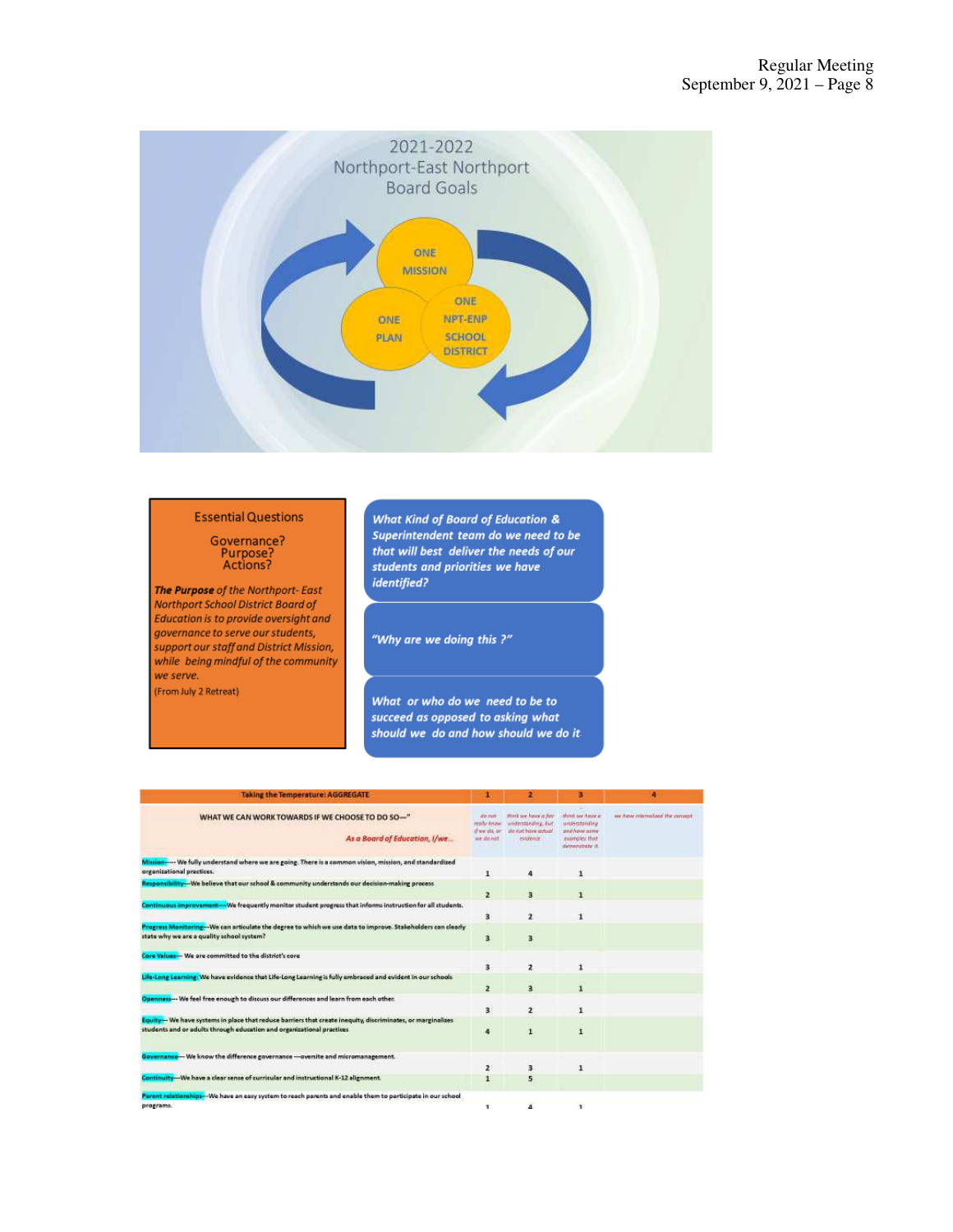|                                                                                                                   |   |                                                                                                                                                                                                                                                                       | Framing 21-22 Board Goals<br>Discussion and Adoption 9/9/2021                                             |
|-------------------------------------------------------------------------------------------------------------------|---|-----------------------------------------------------------------------------------------------------------------------------------------------------------------------------------------------------------------------------------------------------------------------|-----------------------------------------------------------------------------------------------------------|
|                                                                                                                   |   |                                                                                                                                                                                                                                                                       | <b>Plan for Progress Monitoring-continuous improvement</b>                                                |
|                                                                                                                   |   | <b>Summary of Retreat Discussion Points</b>                                                                                                                                                                                                                           | <b>Board Goals and Actions</b>                                                                            |
| <b>Focus Questions</b><br>What is our accountability to the NENPT School<br>Community-What are our Accountability |   |                                                                                                                                                                                                                                                                       | <b>Overall Goal: Develop a plan for Progress Monitoring</b>                                               |
|                                                                                                                   |   | Measures?<br>What information do we need to know if we are<br>striving toward a quality school district and how do<br>we measure continuous improvement?                                                                                                              | Board Action: Superintendent will submit a plan for<br><b>Progress Monitoring/ Continuous Improvement</b> |
|                                                                                                                   | ۶ | Data to track progress of our students, staff, BOE<br>and the programs we offer our students in the spirit<br>of continuous improvement. What metrics(K-12<br>are pertinent to measuring students learning ( and<br>SEL) ? How do we use this information to improve? | <b>Board Action: Board Liaison to Superintendent and or</b><br>designee will report to Board.             |
|                                                                                                                   | × | Collecting data on how our students are doing,<br>building goals from there.?                                                                                                                                                                                         |                                                                                                           |
|                                                                                                                   |   | How do we assess how our programs are working,<br>effectiveness and need?                                                                                                                                                                                             |                                                                                                           |
|                                                                                                                   |   | What gets measured gets done?                                                                                                                                                                                                                                         |                                                                                                           |
|                                                                                                                   |   | Establish annual review of student performance across all<br>cohorts.?                                                                                                                                                                                                |                                                                                                           |

|                                                                                                                                                                       |                                                             | Framing 21-22 Board Goals<br>Discussion and Adoption 9/9/2021<br><b>Financial Planning and Budget Development</b>                                                                                                                                                                                             |
|-----------------------------------------------------------------------------------------------------------------------------------------------------------------------|-------------------------------------------------------------|---------------------------------------------------------------------------------------------------------------------------------------------------------------------------------------------------------------------------------------------------------------------------------------------------------------|
| <b>Summary of Retreat Discussion Points</b>                                                                                                                           |                                                             | 20-21 Goal/Action                                                                                                                                                                                                                                                                                             |
| <b>Budget</b><br>How Annual Educational needs translate to annual<br><b>Budget</b><br>Board Liaison-Rep f-feedback to District Adm and<br>Board.<br><b>Board Rep:</b> | <b>Transparent-Appropriations True Educational Plan and</b> | <b>Goal: Develop An Aligned Educational Plan and</b><br><b>Budget Process.</b><br>Consumer -tax payer friendly presentation written<br>and public presentations<br>Aligning planning proposals (rationale and need)<br>¥.<br>with projected budgetary appropriations.<br>Board Action: Assign Board Rep:<br>K |
| captures factors that will influence future budgets-<br>$\checkmark$ State aid<br><b>LIPA Glide</b><br><b>Enrollment</b><br><b>Tax Levy</b>                           | We need to develop a financial plan that that clearly       | Goal: Develop a Multi Year Financial Plan<br>Projecting financial (expenses and revenue)<br>٠<br>resources to protect our ability to plan.<br>i.<br><b>Board Action: Board will form a school-community</b><br>multi year financial planning committee)                                                       |

|  |                                   | Framing 21-22 Board Goals: Discussion and Adoption 9/9/2021 |
|--|-----------------------------------|-------------------------------------------------------------|
|  | Alien Fauity with District Policy |                                                             |

### **Summary of Retreat Discussion Points**

### **Board Goals/Action**

- We want to frame understanding and reinforce a sense of belonging for all<br>Board RFP for Screening-interviewing potential
- consultants
- \* Board needs more knowledge in this area-NYSSBA? • Board needs to be informed how our curriculum and
- or civic curriculum presently reaches students in the<br>area of equity.<br>• Board Equity Recruitment Team<br>• Board Forms School-Community Equity Team-
- 
- facilitated by consultant.
- Equity that affirms the dignity and humanity of all people and fosters a sense of belonging for all regardless of race, religion, national origin, economic or social level, sexual orientation, gender, age, or physical capabilities (italics from board policy)

Goal: Develop, in accordance with District Policy, a plan for

### **Board Action:**

- Form Board Recruitment Committee
	- $\times$  RFP
	- ✔ Board Committee screens RFP's
	- ✔ Board interview/selection of consultant
	- ✔ Committee members:
	- **Board Forms School-Community Equity Committee**  $\checkmark$  Facilitated by Consultant
	- ✓ School-Community team (in accordance with Policy)
	- ← Board Committee Members: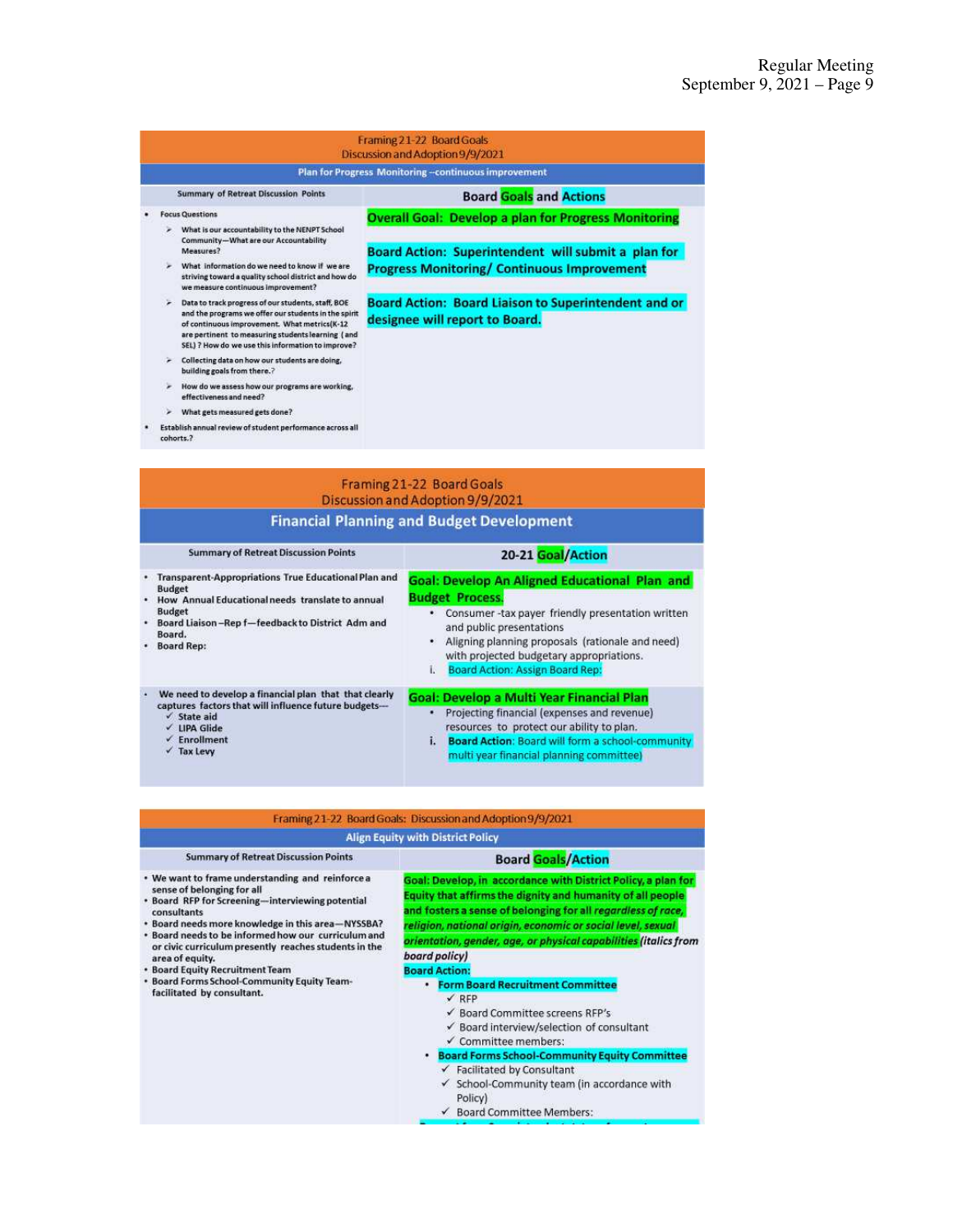|                                                                                                                                                                                                                                                                                                                                                                                                                                                                                                                                                                                                           | Northport-East Northport BOE<br><b>Improve Communications</b>                                                                                                                                                                                                                                                                                                                                                                                                                                                                                                    |  |  |  |  |
|-----------------------------------------------------------------------------------------------------------------------------------------------------------------------------------------------------------------------------------------------------------------------------------------------------------------------------------------------------------------------------------------------------------------------------------------------------------------------------------------------------------------------------------------------------------------------------------------------------------|------------------------------------------------------------------------------------------------------------------------------------------------------------------------------------------------------------------------------------------------------------------------------------------------------------------------------------------------------------------------------------------------------------------------------------------------------------------------------------------------------------------------------------------------------------------|--|--|--|--|
| <b>Summary of Retreat Discussion Points</b>                                                                                                                                                                                                                                                                                                                                                                                                                                                                                                                                                               | <b>Board Goals and Actions</b>                                                                                                                                                                                                                                                                                                                                                                                                                                                                                                                                   |  |  |  |  |
| Mission: Educate, inspire and empower all students to pursue their<br>aspirations and contribute as responsible members of society.<br>Vision: Excellence In All Areas                                                                                                                                                                                                                                                                                                                                                                                                                                    | <b>Board Goal: Improve Internal and External</b><br><b>Communications</b>                                                                                                                                                                                                                                                                                                                                                                                                                                                                                        |  |  |  |  |
| What can we do to improve clarity of our District message-mission<br>and vision? What is the evidence that we are delivering these<br>aspirational expectations?<br>Can we revise our meeting agenda with more of a focus on our<br>mission and vision?<br>· Thematic (Topical) & Annual Agenda + more opportunity to<br>discuss topics?<br>. Can we enhance board member roles and responsibility<br>within context of our roles?<br>Focus on "authentic" improvements and growth-quality<br>Board presence at PTA meetings?<br>Revise upgrade website-social media-internal / external<br>communication | <b>Board Actions:</b><br>· Enhance District Website, Social Media presence, and<br>other district publications with focus on authentic work-<br>results etc.<br>• Improve Board Page to include pertinent information and<br>links to timely and relevant sites.<br>. Assign Board Trustee (those who are available) to<br>building PTAs, by rotation. Trustee provides feedback to<br>Board.<br>• Revise Board meeting agenda to complete business at<br>hand first followed by public comment and formative<br>reports on progress of goals and other planning |  |  |  |  |
|                                                                                                                                                                                                                                                                                                                                                                                                                                                                                                                                                                                                           | Draft Board Agenda Protocol                                                                                                                                                                                                                                                                                                                                                                                                                                                                                                                                      |  |  |  |  |
|                                                                                                                                                                                                                                                                                                                                                                                                                                                                                                                                                                                                           | Add Cover page to Agenda for Public Consumption                                                                                                                                                                                                                                                                                                                                                                                                                                                                                                                  |  |  |  |  |
|                                                                                                                                                                                                                                                                                                                                                                                                                                                                                                                                                                                                           |                                                                                                                                                                                                                                                                                                                                                                                                                                                                                                                                                                  |  |  |  |  |
| our students, support our staff and District Mission, while being mindful of the community we serve.<br>Educational<br>Develop a plan for Progress Monitoring and Continuous Improvement<br>Develop a plan for Equity ---                                                                                                                                                                                                                                                                                                                                                                                 | their aspirations and contribute as responsible members of society<br>Board of Education Goals 2021-2022<br>The Purpose of the Northport- East Northport School District Board of Education is to provide oversight and governance to serve                                                                                                                                                                                                                                                                                                                      |  |  |  |  |
| <b>Communication &amp; Transparency</b><br>Improve Internal and External Communications                                                                                                                                                                                                                                                                                                                                                                                                                                                                                                                   |                                                                                                                                                                                                                                                                                                                                                                                                                                                                                                                                                                  |  |  |  |  |
| Financial                                                                                                                                                                                                                                                                                                                                                                                                                                                                                                                                                                                                 |                                                                                                                                                                                                                                                                                                                                                                                                                                                                                                                                                                  |  |  |  |  |
| Develop a Transparent Educational Plan and Budget Process.                                                                                                                                                                                                                                                                                                                                                                                                                                                                                                                                                |                                                                                                                                                                                                                                                                                                                                                                                                                                                                                                                                                                  |  |  |  |  |
| Develop Multiyear Financial Plan                                                                                                                                                                                                                                                                                                                                                                                                                                                                                                                                                                          |                                                                                                                                                                                                                                                                                                                                                                                                                                                                                                                                                                  |  |  |  |  |
| DATE:<br><b>Board of Education Listed here</b>                                                                                                                                                                                                                                                                                                                                                                                                                                                                                                                                                            | Central Office Listed here                                                                                                                                                                                                                                                                                                                                                                                                                                                                                                                                       |  |  |  |  |
|                                                                                                                                                                                                                                                                                                                                                                                                                                                                                                                                                                                                           | Proposed Agenda Revisions                                                                                                                                                                                                                                                                                                                                                                                                                                                                                                                                        |  |  |  |  |

- Multi-Year Financial Planning<br>
c. Board Liaison Reports<br>
c. Board Liaison Reports<br>
Progress Monitoring<br>
Educational Plan and Budget il Planning
	-
- 
- 
-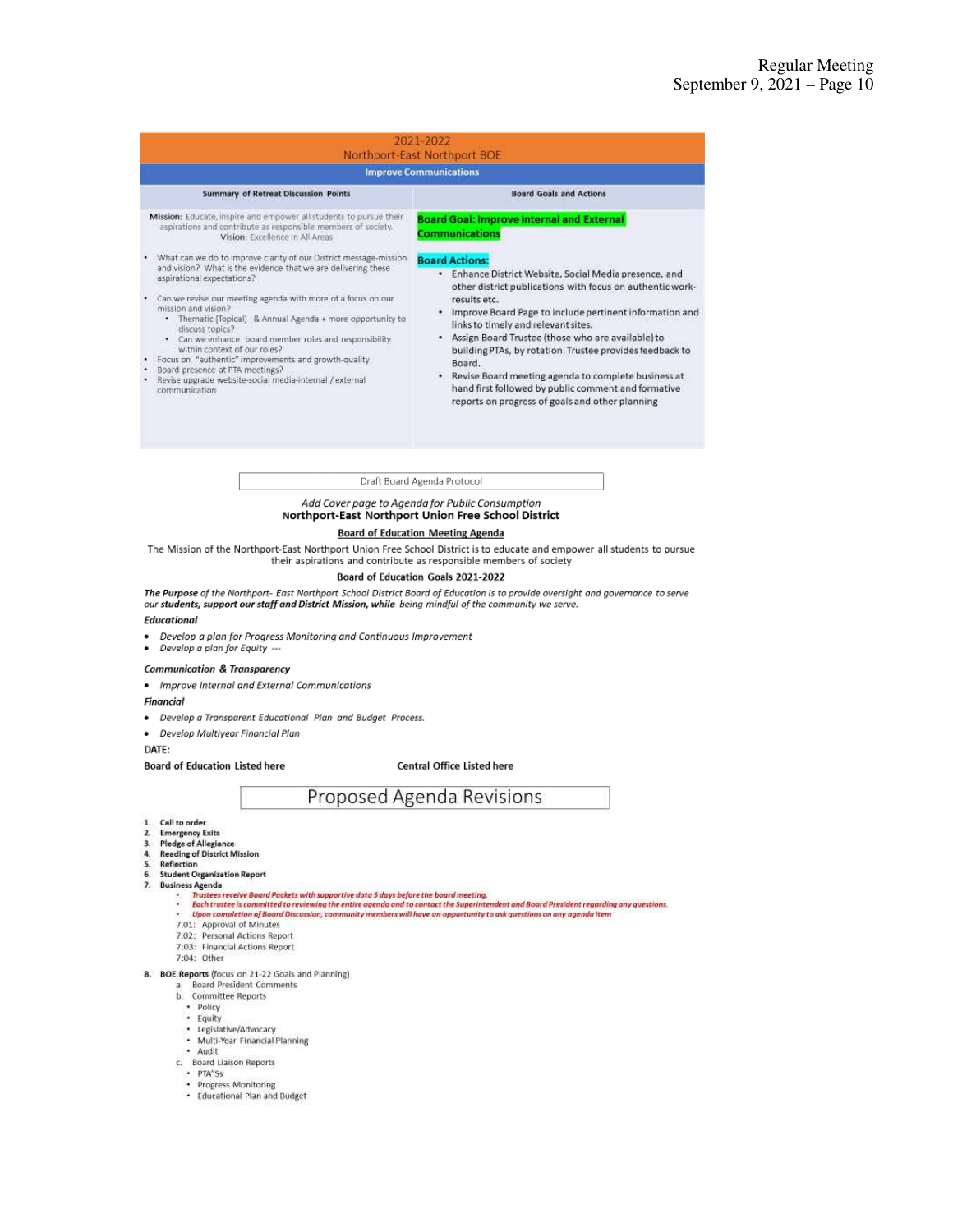|                                                                | Proposed Revised Agenda                                                                                                                                                                                                                                                                                                                                                                                                                                                                                                                                                                                                                                                                                                               |  |
|----------------------------------------------------------------|---------------------------------------------------------------------------------------------------------------------------------------------------------------------------------------------------------------------------------------------------------------------------------------------------------------------------------------------------------------------------------------------------------------------------------------------------------------------------------------------------------------------------------------------------------------------------------------------------------------------------------------------------------------------------------------------------------------------------------------|--|
| 9. Superintendent's Report                                     |                                                                                                                                                                                                                                                                                                                                                                                                                                                                                                                                                                                                                                                                                                                                       |  |
|                                                                | a. Specific Presentation                                                                                                                                                                                                                                                                                                                                                                                                                                                                                                                                                                                                                                                                                                              |  |
| <b>10. Unfinished Business</b>                                 |                                                                                                                                                                                                                                                                                                                                                                                                                                                                                                                                                                                                                                                                                                                                       |  |
| <b>11. New Business</b>                                        |                                                                                                                                                                                                                                                                                                                                                                                                                                                                                                                                                                                                                                                                                                                                       |  |
|                                                                | 12. Public Communications and Comment: Please Note: Community members are invited to share their<br>questions, comments, or concerns with the School Board. When speaking, citizens should state their<br>name and address for the record and limit their presentation to 5 minutes. If you with to participate via<br>Zoom, please sign up at the following link<br>by 4:00 p.m. Where possible, the Board<br>will answer factual questions immediately. A written response may be provided when information is not<br>available. If a response would involve discussion of Board Policy or decisions which might be of interest<br>to citizens not present at the meeting, the Board may place the item on a future meeting agenda. |  |
| 14)Board Reflection<br>15) Upcoming meetings<br>16)Adjournment | 13) Superintendent: For Information Only                                                                                                                                                                                                                                                                                                                                                                                                                                                                                                                                                                                                                                                                                              |  |
|                                                                |                                                                                                                                                                                                                                                                                                                                                                                                                                                                                                                                                                                                                                                                                                                                       |  |

Action, Discussion: 7.02 Board Goals for the 2021-2022 School Year Recommendation to adopt the Board of Education Goals for the 2021-2022 school year

Motion by Thomas Loughran, second by Victoria Buscareno. Final Resolution: Motion Passes Yes: David Badanes, Victoria Buscareno, Larry Licopoli, Thomas Loughran, Donna McNaughton, Allison C Noonan, Carol A Taylor

**8. COMMUNICATIONS** - Please Note: This is the opportunity for persons who had written letters to the Board.

There were no communications to the Board requiring Board action.

**9. PUBLIC COMMENT/PARTICIPATION** - Please Note: Community members are invited to share their questions, comments, or concerns with the School Board. When speaking, citizens should state their name and address for the record and limit their presentation to 5 minutes. If you wish to participate via Zoom please sign up at the following link by 4:00 p.m. on Thursday, September 9th: https://forms.gle/mfoaeTSA42fgTKxDA. Where possible, the Board will answer factual questions immediately. A written response may be provided when information is not available. If a response would involve discussion of Board Policy or decisions which might be of interest to citizens not present at the meeting, the Board may place the item on a future meeting agenda.

| Name          | Comment                                                                                                                                                                                                                                                                                   |
|---------------|-------------------------------------------------------------------------------------------------------------------------------------------------------------------------------------------------------------------------------------------------------------------------------------------|
| Molly Wood    | Stated that she is part of the community formed Not In Our Town and is<br>concerned over the act of hatred and bigotry displayed with the swastika at<br>Ocean Avenue Elementary School. She hoped NOIT and the district can<br>work together with education around diversity and equity. |
| Susan Ryan    | Stated that masks don't work and that a study by a doctor proves masks don't<br>work. Asked what the empty schools are going to be used for.                                                                                                                                              |
| Susan Viscuso | Asked for data regarding the guidelines for masks and stated that a<br>Huntington Hospital doctor told her masks don't work unless they are fitted to<br>your face. Asked what the district did with the \$1.9 million COVID aid.                                                         |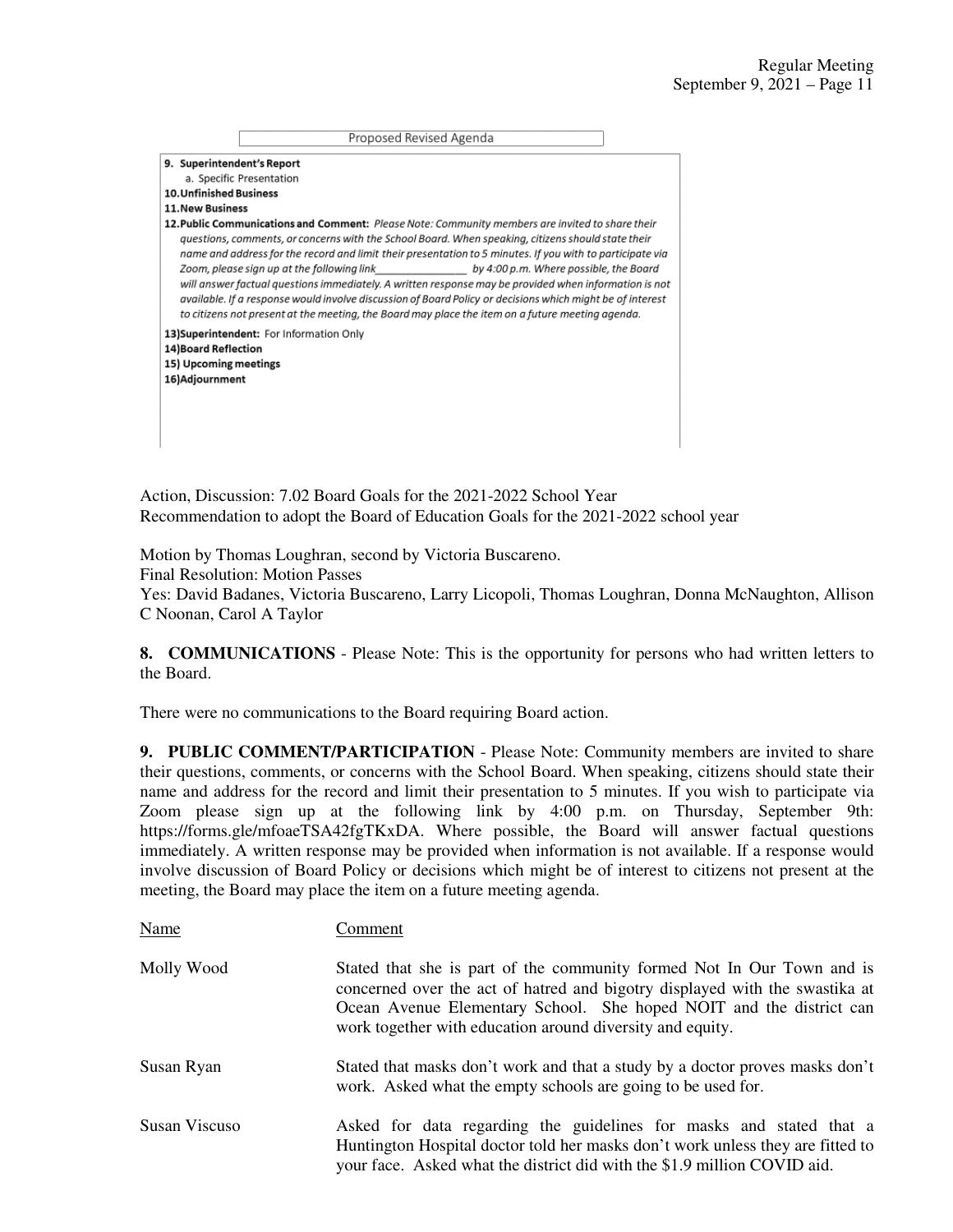- Nicole Richichi Stated that misinformation is increasing and is advocating for all children to have air conditioning. She is advocating to have access for all parents to apply for the mask leniency program. The district has to make children who are struggling more comfortable.
- Tammie Topel Stated that in the past the community has been able to ask questions about Board presentations. Stated that the biology of children is not being talked about. Children under the age of 16 don't have the capacity to develop ACE receptors.
- Denise Summers Mumm Asked about Critical Race Theory curriculum and if there are federal and state financial incentives to teach these courses. Asked the Board to hold any discussions regarding this in public.
- Jeanine Herman Stated that perspective is everything and we have to be more aware of things that are happening, consider a different perspective and be more empathetic. There are things we can do better to address the antisemitism.
- Joseph Stewart Asked what the long term effects will be on children wearing masks such as weakened immune systems. Stated that he does not believe there is racism and hate in the town.
- Casey Austin Stated that they were told the kids would be allowed six masks breaks including snack and lunch. Her kids told her they were not allowed to take mask breaks. Asked for clarification on mask and water breaks.
- Kimberly Seibert Asked if there was a plan for the playgrounds at the middle schools. Stated that middle school drop off and pick up is horrendous and asked if there could be an easier transition.
- Stephanie Clinton Stated that the District needs to push and fight for the children regarding the mask mandate.

# **12. SUPERINTENDENT'S REPORT - FOR INFORMATION ONLY**

Information: 12.01 Budget Transfers for the period June 10, 2021 through August 24, 2021 - As per Board Policy #6150 all transfers between salary codes up to \$25,000 and transfers between all other codes up to \$10,000 are to be reported to the Board of Education as an information item

## **13. UNFINISHED BUSINESS**

## **14. NEW BUSINESS**

**15. ADJOURNMENT** - Board policy requires adjournment by 10:30 pm, unless meeting is extended by vote.

Information: 15.01 Upcoming Meetings

REGULAR MEETING Thursday, September 23, 2021 7:00 p.m. William J. Brosnan School